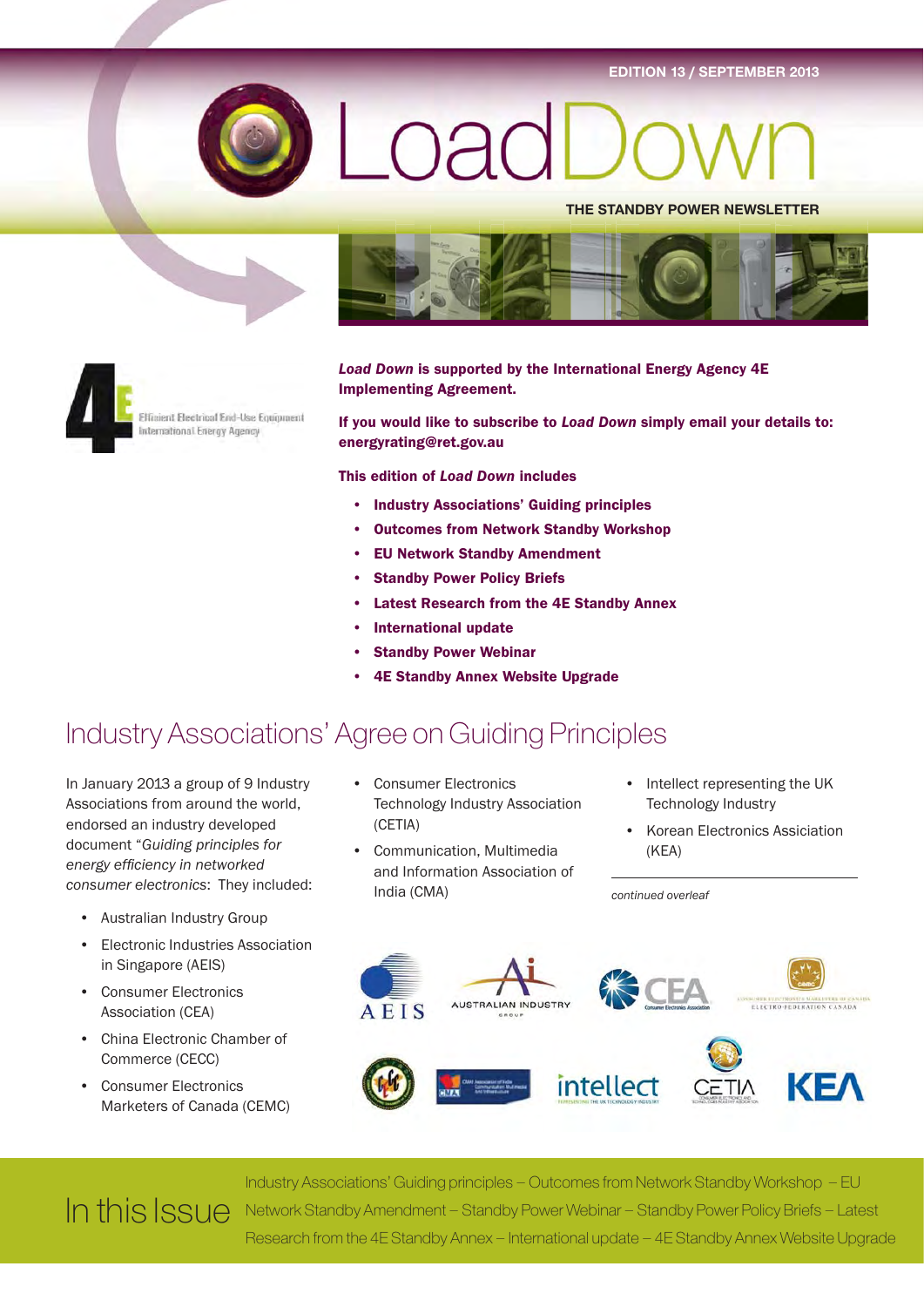continued from previous page

The industry association document is heavily based on the IEA 2010 document "Guiding principles for energy efficiency in networked products". The document acknowledges "Network connectivity can increase power consumption…" and that by supporting the guiding principles the consumer electronics industry can "advance energy efficiency in networked products".

The 11 principles include:

• Urging governments and industry to work together and develop "harmonized policy approaches";

- An agreement to "actively support power management" including informing consumers of steps they can take to save energy;
- Embracing "open networking standards", efficient data and network interfaces in active mode and power scaling opportunities;
- Consideration of compatibility across appliances to enhance energy efficiency including any effects of legacy products;

• Encouraging innovation "… of automatic power control in support of product utility and energy efficiency".

This positive step, compliments the commitment Governments have made to the IEA principles and it is hoped that Industry will be able to harness these ideas and use them as a driver for research and development, enabling more efficient products to enter the market place. The complete document listing all 11 principles is available on the annex website @ http://standby.iea-4e. org/documents-results/networkstandby.

### Networking in Toronto - International Workshop Outcomes

A joint IEA, 4E and SEAD workshop on network standby was held in Stockholm 7-8 May 2013. During the two days, 40 experts from around the globe, representing industry, standardisation organisations, governments and research institutes met to discuss challenges and possible solutions surrounding network standby energy waste. The two key focus areas were methodologies and approaches needed to measure, collect and analyse network standby energy consumption including data requirements for policy development and implementation.

The workshop highlighted that ICT and network connectivity can contribute to energy efficiency improvements and greenhouse gas emission reductions, however the predicted increase in the uptake of networked appliances is likely to lead to an overall increase in energy consumption. Expert estimations indicate that by 2025 the number of networked products could reach 50 billion. Networked homes i.e. apartments where appliances are

linked to and controlled via a network already exist. Globally, the standby energy consumption of networked products is projected to reach 850 TWh per year by 2020. The savings potentials are in excess of 550 TWh.

To stay connected to a network, that is receive network signals, most of todays products need to be in on mode. This means that they do not power down to lower power modes and use the same amount of energy irrespective of if they are being used or if they are just waiting. The challenge is - how to get these appliances to go to sleep i.e. power down to low energy modes while still providing necessary network capability. There are technical solutions that are available or could be developed, but there is a need to create incentives to ensure that energy efficiency considerations are integrated into product and network design. There is furthermore a clear need to accelerate work on developing technical standards that promote energy efficient solutions. Proprietary communication protocols were

discussed as a barrier to developing and implementing energy efficient solutions and participants express that there is an urgent need for standardisation in this area. Efforts are being made to develop policies to limit standby power consumption of networked products, notably in the EU and Korea. However, much still remains to be done in terms of creating a firm basis for developing and implementing effective measures, including developing methodologies for data collection and product testing. It was emphasised that progress in this area requires holistic approaches and concerted international action.

The workshop outcomes have been integrated into the IEA/4E publication due to be released in November 2013 and will form the basis of the Conference being held in Paris in September 2013.

A full workshop report is available on the IEA website @ http://www. iea.org/newsroomandevents/ workshops/workshop/ vidaroziteieaorg-2.html.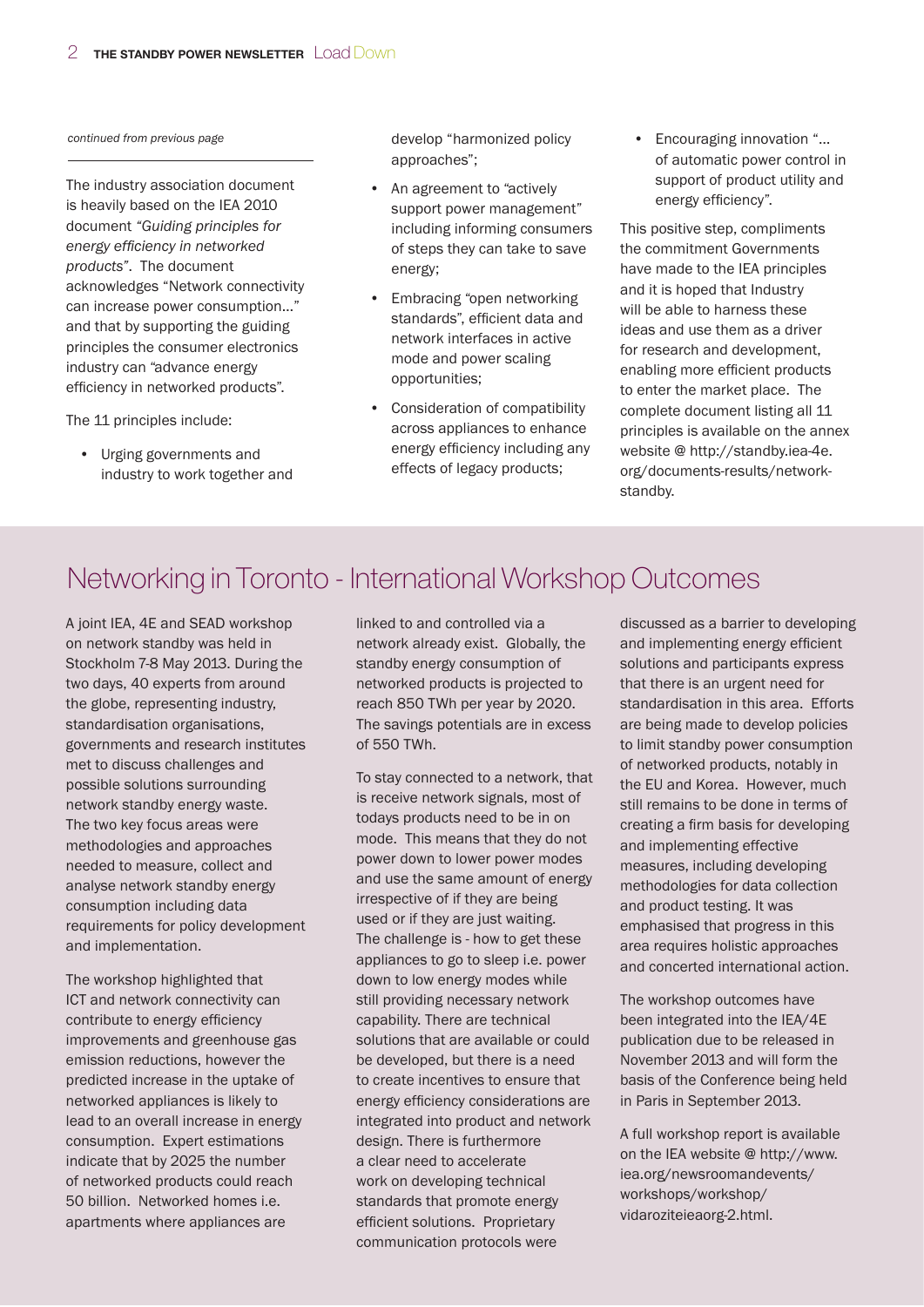### EU Network Standby Amendment

The European Union published the Networked Standby Amendment to Regulations EC/2008/1275 (standby) and EC/642/2009 (televisions) on the 21 August 2013. As described in the accompanying table the regulation will be introduced in three phases from January 2015. Existing standby and off mode regulation still applies, however networked equipment must now also meet either HiNA or other networked equipment requirements.

HiNA equipment includes routers, network switches, wireless network access points, hubs, modems,

VoIP telephones and video phones. Additionally, equipment may be included in the HiNA category if it has the same functionality as HiNA equipment; that is it includes the functionality of a router, network switch or wireless network access point within a device which is not considered a HiNA product.

Other networked equipment is classified as any product that can connect to a network and has one or more network ports through which the equipment can be remotely activated.

All types of network ports present in the product will need to comply with the requirements. Each port should be measured in isolation i.e. only 1 network port is activated. The other ports should be disconnected or switched off. Other conditions for measurment should reflect the product as it will be shipped to the consumer.

While the amendment sets out levels through to 2019, a revision is planned in 2016 to assess the validity of the levels in relation to any future advances in technology and design.

|                                  | 7 January 2013 | 1 January 2015 | 1 January 2017 | <b>1 January 2019</b> |
|----------------------------------|----------------|----------------|----------------|-----------------------|
| <b>Standby Mode</b>              | 0.5W           | 0.5W           | 0.5W           | 0.5W                  |
| <b>Standby Mode with Display</b> | 10W            | 10W            | 10W            | 10W                   |
| <b>Off Mode</b>                  | 0.5W           | 0.5W           | 0.5W           | 0.5W                  |
| <b>Power Management</b>          | Yes            | Yes            | Yes            | Yes                   |
| Networked Standby*               |                |                |                |                       |
| <b>HINA</b>                      |                | 12W            | 8W             | 8W                    |
| <b>Other Networked</b>           |                | 6W             | 3W             | 2W                    |

\*Applies to networked equipment only

### Standby Power Webinar

The 4E Mapping and Benchmarking Annex has published a webinar on the "Benchmarking of the standby power performance of domestic appliances". The presentation summarises the results of the Annex's benchmarking report into standby power, which compares and contrasts the results of participating countries using data supplied from the Standby Power Annex. The session runs for about 45 minutes and is available on the Mapping and Benchmarking site.

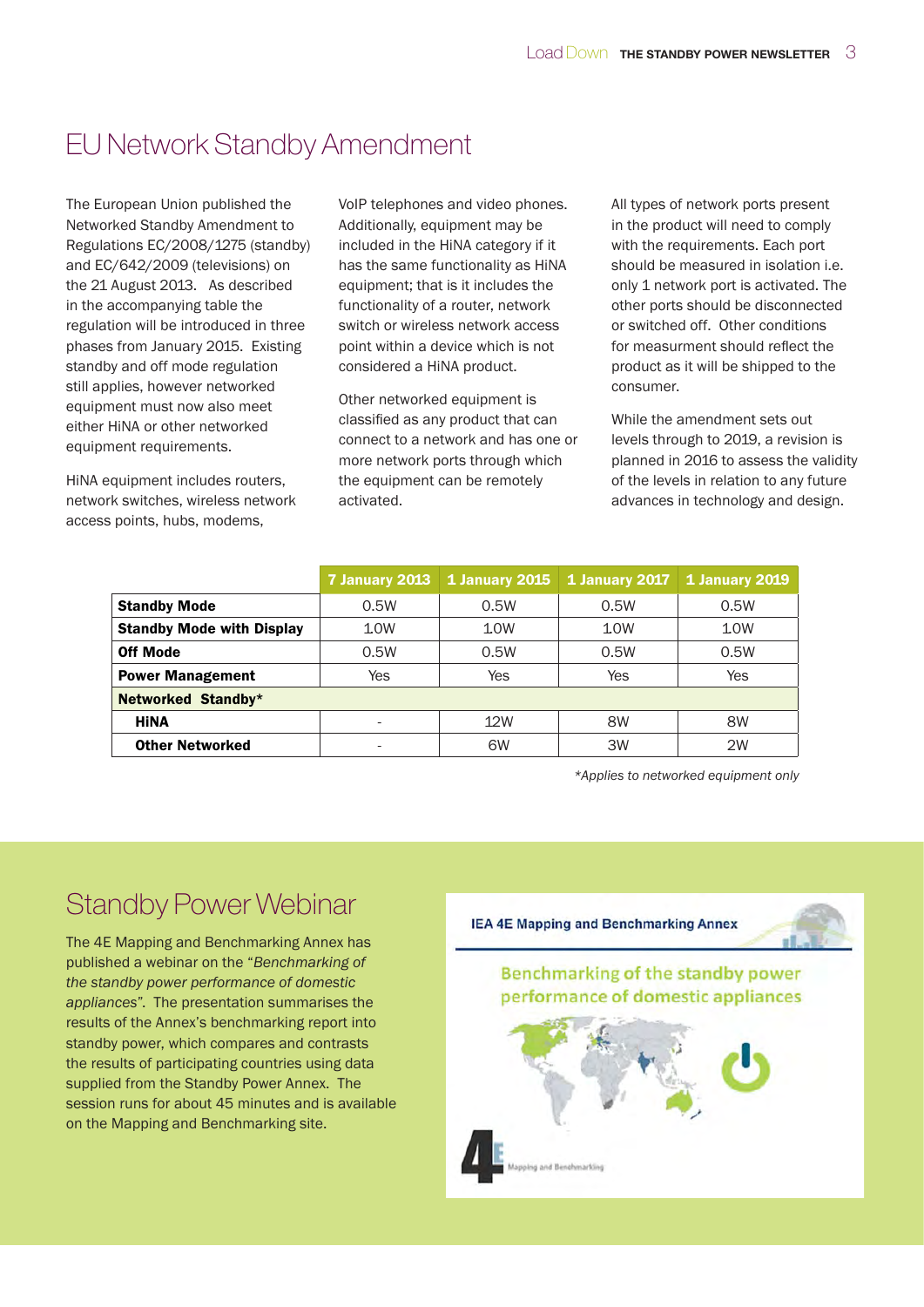### 4E Standby Annex Policy Briefs

Over the last 12 months the 4E Standby Annex has released seven policy brief documents summarising the research and analysis undertaken within the Annex. The briefs provide an overview of major findings and recommendations for policy makers in a simple two page format. The key policy messages are highlighted with references to more detailed information provided. All policy briefs are freely available and may be distributed to any interested parties. The policy briefs are all availble in English and the first three briefs in the series can also be downloaded in French, Japanese and Korean. All tiltes in the series are listed below:



Standby Power Annex Overview (SP0) English - French - Korean - Japanese This brief provides a

summary of the Annex, including goals, aims, achievements to date.



#### Standby Power Global Cooperation in Action (SP1)

English - French - Korean - Japanese This brief highlights the positive effect that visible concerted action by governments can have on reducing global energy waste.



Standby Power in Televisions (SP2) English - French - Korean - Japanese This briefing tracks the success of 4E Annex member governments and others in reducing the standby power consumed by televisions.



Network Standby: Finding Solutions to Energy Waste (SP3)

#### English

This brief summarises what Network standby is, the size of the problem and the policy implications.



#### Measuring Success: Evaluation Methodology for Standby Power Policies (SP4)

#### English

This brief encourages implementation of the ten step approach to evaluating standby power policies, developed by the Annex to encourage a better understanding of the elements that determine successful standby policies and encourages alignment and transparency of evaluation practices.

The Standby Power Annex is planning to release two new policy briefs before the end of 2013, looking at progress made in the area of network standby and one show casing new research into power requirements for secondary product functions.



#### Tackling Standby Power Wastage with a Horizontal Policy Approach (SP5) English

This brief explains the benefits and features of an internationally aligned horizontal policy approach to address energy wasted in standby and other low power modes.



#### "Basket of Products" - A global approach to measuring standby power (SP6)

#### English

This brief communicates the usefulness of data in developing and evaluating policy and the benefits of a common methodology

The 4E Mapping and Benchmarking Annex has also recently published a policy brief on "Mapping & Benchmarking of standby power (MB10)", which is availble from the main 4E website (www.iea-4e.org/)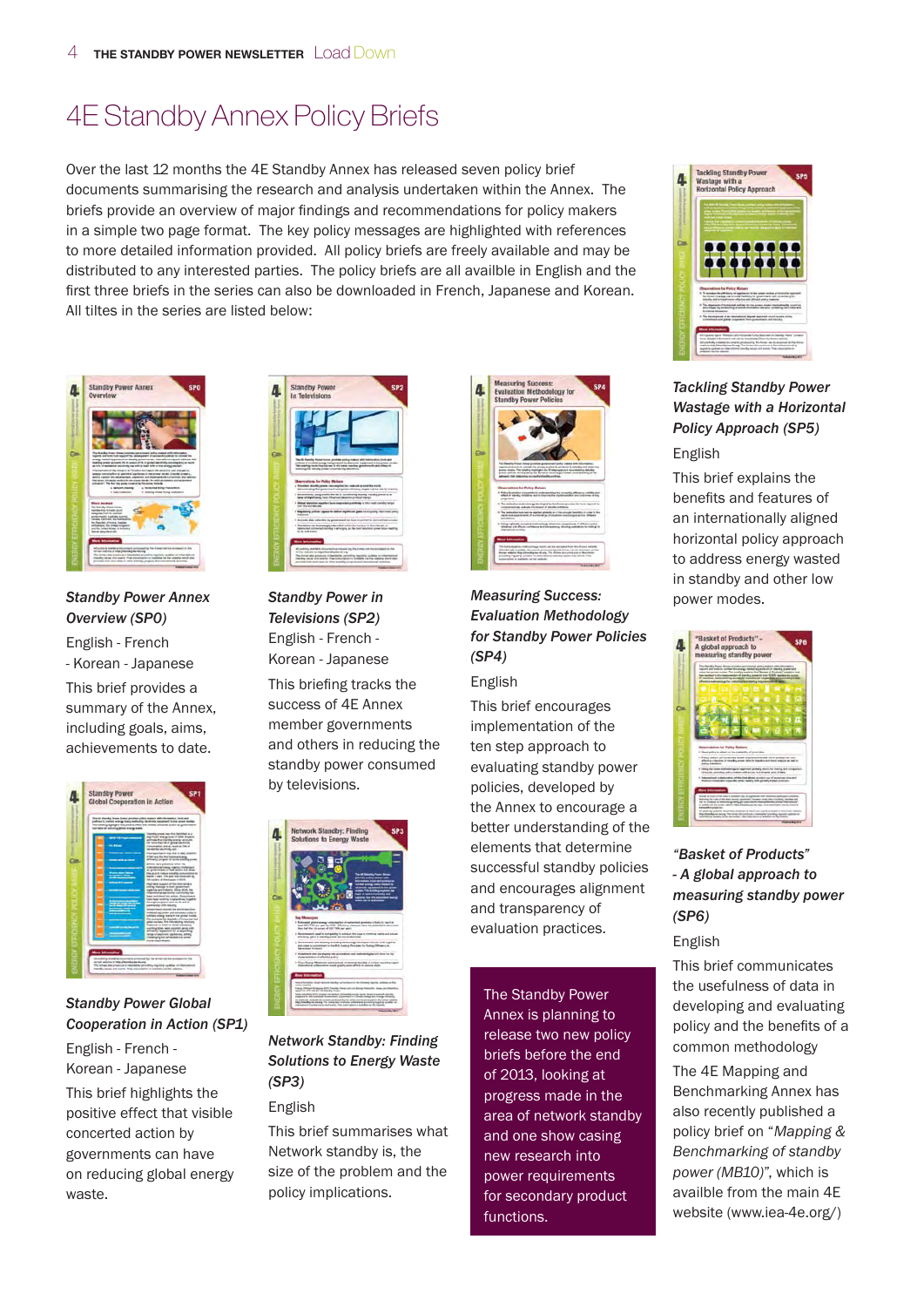### Latest Research from the 4E Standby Annex

### Mapping Secondary Product Functions to Products and Operational Modes

This report prepared by Ecova, comprehensively examined secondary product functions for the first time, by identifying, defining, and classifying the relevant functions across three broad categories of consumer products: major appliances, home entertainment, and office products. The project conducted market research to identify the prevalence of each secondary function across products and to determine how frequently those functions are used in various modes of device operation.

Tables or "maps" were generated for each function to identify clusters of functions with the greatest horizontal applicability across different products and modes of operation. For example this table charts the most promising secondary function oppportunities with respect to the application of horizontal measures.

The report also identified several key opportunities for potential policy action whcih would benefit from further research:

#### Displays and user interfaces:

Information displays continue to proliferate as secondary functions in a wide variety of products, including devices that traditionally had no display technology.

#### High-speed networking:

Wired and wireless network functionality exists in a broad array of consumer products beyond traditional information technology equipment.

#### Low-speed wireless networking for smart appliances:

A growing number of "smart" appliances are currently entering the market that have the capability to

interpret and act upon signals from smart grids

#### Power management:

Power management is central to the energy efficiency of many other secondary functions and should be a cornerstone of any further secondary function technical research.

#### Power sources and power factor correction:

Power electronics allow efficiency to be adressed horizontally across a large number of products. Opportunities also exist to improve the efficiency of advanced secondary or standby power supplies used in lowpower modes. Power factor correction technology could present another important horizontal policy opportunity.

Click here to access the full report or visit the Annex website @ http:// standby.iea-4e.org/documentsresults. The outcomes from this Ecova report led to the Annex commissioning Xergy to investigate the power required for secondary functions. The results for the new study will be available on the Annex website by October 2013.



Least horizontal

Most promising opp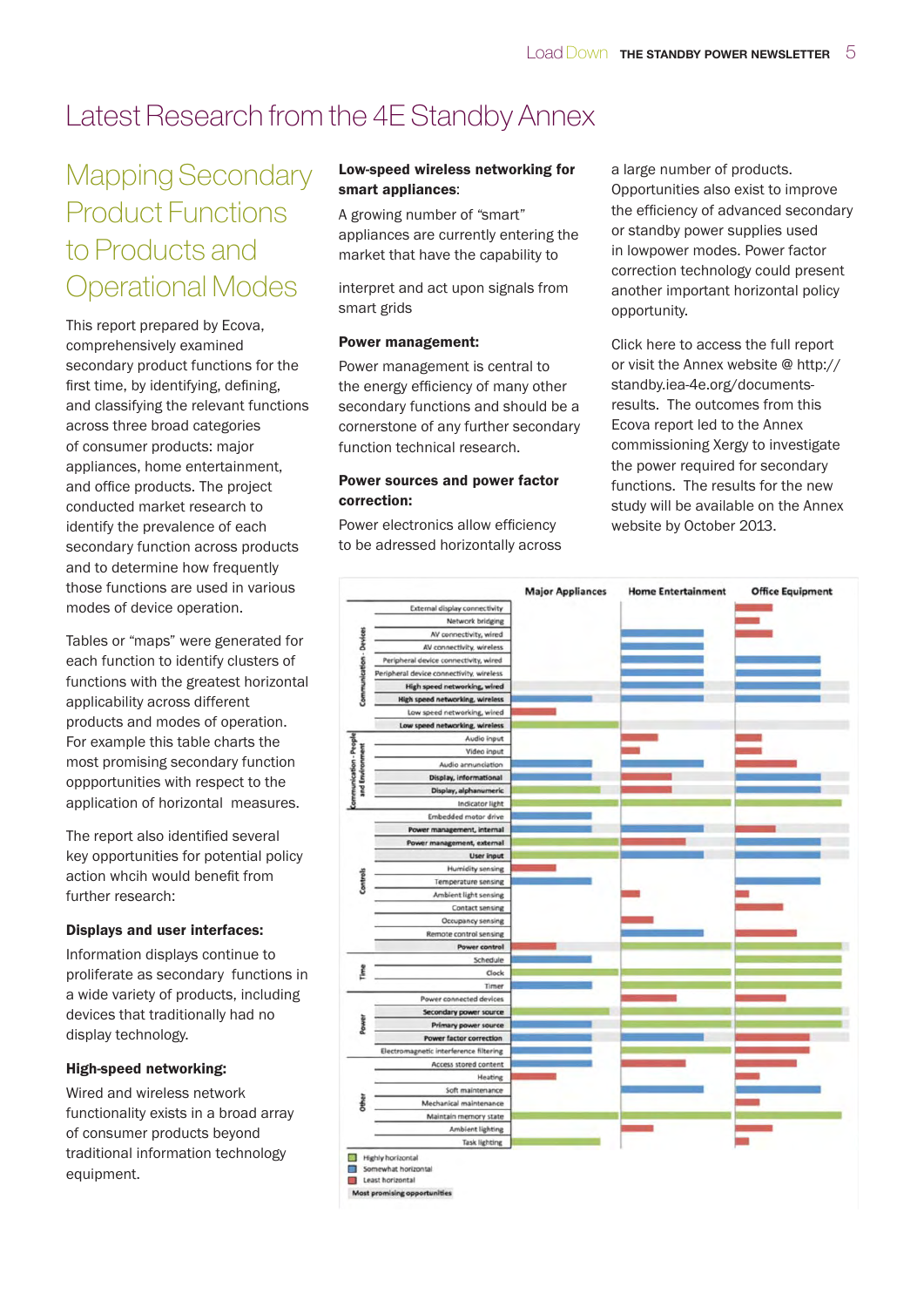### Staying Connected: Unravelling Energy Waste Issues in Network Standby

Staying Connected: Unravelling Energy Waste Issues in Network Standby was prepared by Maia Consulting to assist policy makers in understanding the issue of network standby and what policy possibilities are available to reduce energy waste in this area. The report details where further research needs to be directed to move forward on the issue. The report is designed for the non-technical reader, providing simple definitions, call out boxes and graphical depictions of this complex issue.

Network Standby is the energy used by a product when it remains connected to the network even though no primary function is being performed.

|                                       | <b>Policy Option</b>                 |  |
|---------------------------------------|--------------------------------------|--|
| Simpler/relatively quick to implement | Amendments to Existing policies      |  |
|                                       | <b>Network Standby Labels</b>        |  |
|                                       | Horizontal/Functional Adder          |  |
|                                       | Approach                             |  |
| Complex/slower to implement           | <b>Clustered Horizontal Approach</b> |  |
|                                       | <b>Certification Scheme</b>          |  |
|                                       | <b>Intelligent Energy Management</b> |  |

Research interviews were conducted with experts from Europe, North America, Asia and Australia to gain an understanding of different policy approaches that could be applied and to understand the next steps required to allow implementation of these ideas.

Findings included a description of six policy options, including the advantages and disadvantageous of each. The options were also classified by complexity and time required for implementation.

The report suggested that 5 steps were critical to reducing energy waste from network standby. They were:

- Enhance international cooperation
- Establish commitment to the guiding principles
- Develop test procedures and methodologies
- Engage with network technology developers
- Further develop the understanding of power requirements for networked products

The final report is available on the Annex website @ http://standby.iea-4e.org/files/otherfiles/0000/0090/ Network-Standby-Policy-Report-Final-2013-2-2.pdf.

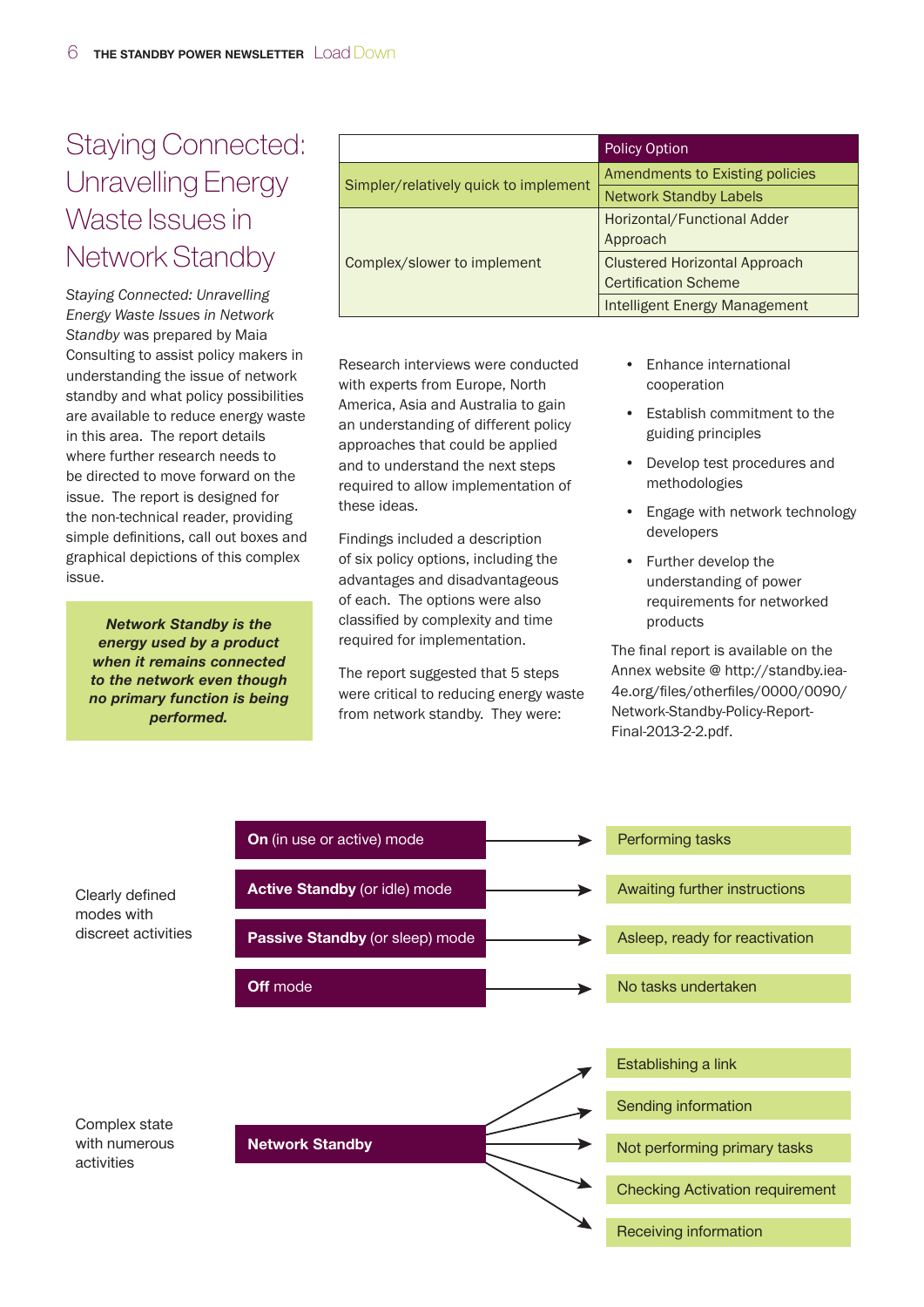### International Update

### SEAD Network **Standby** Collaboration Group

The SEAD Network Collaboration Group has been working on two projects:

The Standardised Definitions for Network Standby & Application to Televisions project team is finalizing the Report which sets out proposed approaches for Network Standby. The final report should be available by September 2013 and will put forward definitions for network standby that are sufficiently high level to be product independent, but simultaneously applicable to a wide range of products that already contain network standby functionality, or are likely to in the future.

The Real World Usage project: launched at the end of January 2013. This project aims to collect information on actual network traffic on networked equipment from a representative sample of UK households. The methodology, if successful will be shared with other countries to allow similar data to be collected by Governments around the world. The project team has recruited households to participate in a field data collection process and has secured the processes to gather the necessary data from the partner Internet Service Providers. Preliminary results should be available towards the end of 2013.

Information about the SEAD projects can be directed to Nicole Kearny (nkearny@clasponline.org)

### IEA Update

The IEA together with 4E standby power project will release a publication on Network Standby in November 2013. The booklet looks at the current state of network standby and covers future directions and implications within the ever changing field of network connected products. The message will be packaged for a non-technical audience.

The Network Standby Measurement Software concept project is on hold, while the team tries to access a protocol from a manufacturer. In order to prove the concept the project needs to access protocols from manufacturers and while there are a lot of different protocols only one is needed to allow the proof of concept. Most protocols used are based on one generic type, which is then tweaked by the manufacturer to make it unique to that company, however the differences are important and the generic protocol cannot be used to access the products. If any industry representatives would like to discuss assisting with this project please contact Vida Rozite at the IEA. (Vida. ROZITE@iea.org).

The final event for the IEA Network Standby project is the Network Standby International Conference to be held in Paris 16 – 17 September. The Agenda will cover network standby, the state of play, next steps and future needs. A full report on the outcomes of this conference will be in the next edition of Load down and also available on the IEA website.

### Standby Annex Website Gets a Make Over

The 4E Standby Power Annex website: http://standby.iea-4e.org/ has had a makeover. Following feedback from users, we have upgraded the site improving accessibility to standby power information and reports. Links to reports, newsletters and policy briefs are now accompanied by graphics and short descriptions to help the users find exactly what they are looking for. Documents have also been categorized by topic area to assist those unfamiliar with the Annex's work and a search bar has been added for user convenience. The website is a valuable source of information for policy makers and technical experts interested in standby power issues.